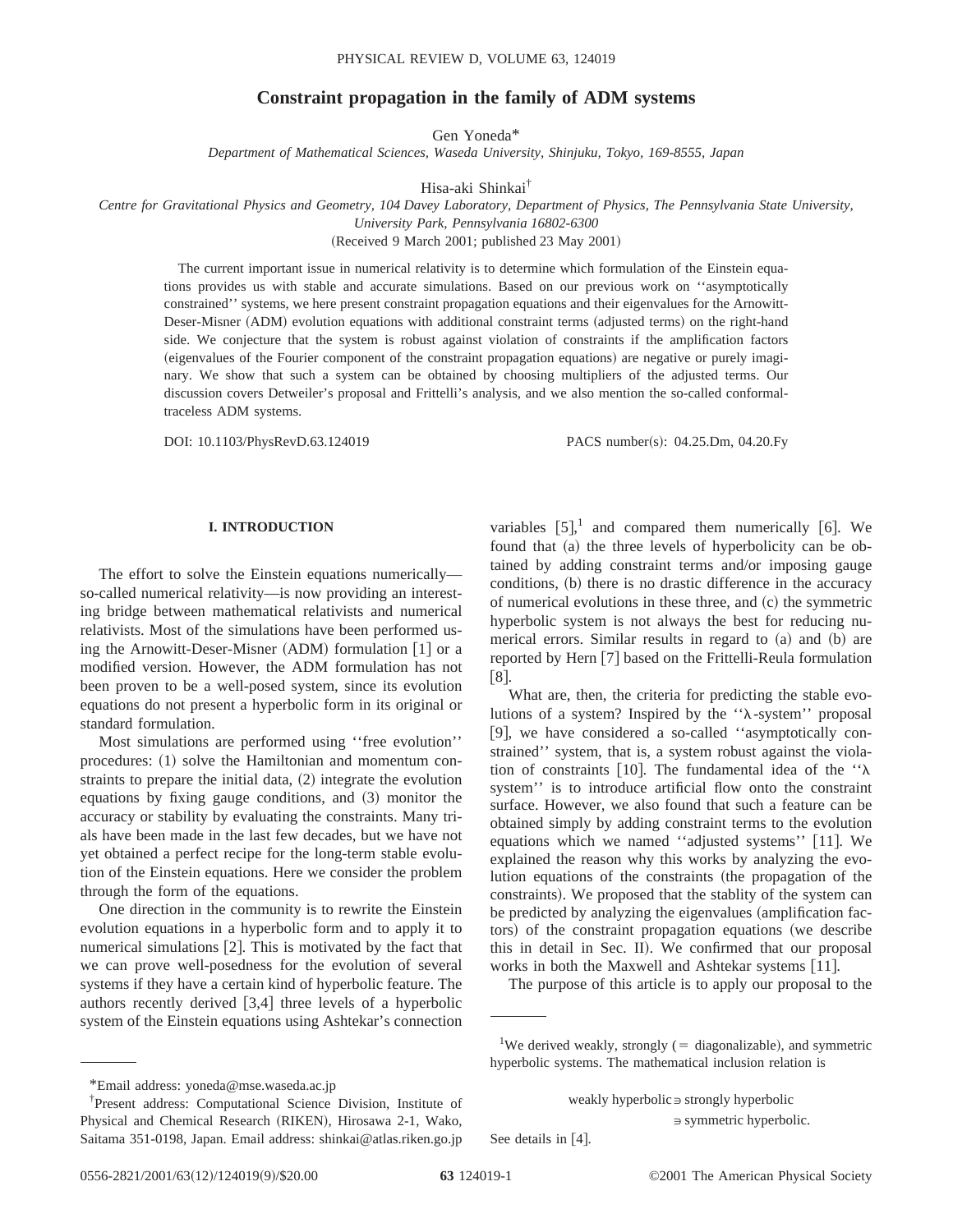ADM system(s). Especially, we consider the "adjusting process'' [adding constraints on the right-hand side (RHS) of evolution equations] and the resultant changes to the eigenvalues of the constraint propagation systems. This adjusting process can be seen in many constructions of hyperbolic systems in the references. In fact, the *standard ADM* for numerical relativists is the version which was introduced by York [12], where the *original ADM* system [1] has already been adjusted using the Hamiltonian constraint (see more detail in Sec. III). The advantage of the *standard ADM* system is reported by Frittelli  $\left[13\right]$  from the point of the hyperbolicity and the characteristic propagation speed of the constraints. Our discussion extends her analysis to the amplification factors.

One early effort of the adjusting mechanism was presented by Detweiler [14]. Our study also includes his system, and shows that this system actually works as desired for a certain choice of parameter (Sec. IV). We also study the same procedure for the "conformal-traceless" ADM (CT-ADM) formulations  $[15,16]$  which is recently the most popu $lar$  system in numerical simulations (Sec. V).

The analysis in the text is for perturbational violation on a flat background. Further applications are available, but we will discuss them in future reports. In the Appendix, we also give numerical demonstrations of the adjusted ADM systems discussed in the text.

## **II. CONSTRAINT PROPAGATION AND ''ADJUSTED SYSTEM''**

We begin by reviewing the background of ''adjusted systems'' and our conjecture.

The notion of the evolution equations of the constraints is often discussed from the point of whether they form a first class system or not. Fortunately, the constraints on the (original or standard) ADM formulation are known to form a firstclass system. Because of this fact, numerical relativists only need to monitor violation of the Hamiltonian and momentum constraints during free evolution of the initial data.

Our essential idea here is to feed this procedure back into the evolution equations. That is, we adjust the system's evolution equations by characterizing the constraint propagation in advance. Let us describe the procedure in a general form. Suppose we have a set of dynamical variables,  $u^a(x^i, t)$ , and its evolution equations

$$
\partial_t u^a = f(u^a, \partial_i u^a, \dots), \tag{2.1}
$$

which should satisfy a set of constraints  $C^{\rho}(u^a, \partial_i u^a, \ldots)$  $\approx$ 0. The evolution equation for *C<sup>a</sup>* can be written as

$$
\partial_t C^\rho = g(C^\rho, \partial_i C^\rho, \dots). \tag{2.2}
$$

We can perform two main types of analysis on Eq.  $(2.2)$ .

 $(1)$  If Eq.  $(2.2)$  is in a first-order form (that is, only includes first-order spatial derivatives), then the level of hyperbolicity and the characteristic speeds (eigenvalues  $\lambda^l$  of the principal matrix) will definitely determine the stability of the system. We expect mathematically rigorous well-posed features for strongly or symmetric hyperbolic systems, and the characteristic speeds suggest to us satisfactory criteria for stable evolutions if they are real and under the propagation speed of the original variables  $u^a$  and/or within the causal region of the numerical integration scheme applied.

(2) On the other hand, the Fourier transformed equation  $(2.2),$ 

$$
\partial_t \hat{C}^\rho = \hat{g}(\hat{C}^\rho),\tag{2.3}
$$

where  $C^{\rho}(x,t) = \int \hat{C}^{\rho}(k,t) \exp(ik \cdot x) d^3k$  also characterizes the evolution of the constraints independently of its hyperbolicity. As we have proposed and confirmed in  $[11]$ , the set of eigenvalues  $\Lambda^i$  of the coefficient matrix in Eq.  $(2.3)$  provides a kind of *amplification factor* of the constraint propagation and predicts the increase or decrease of the violation of the constraints if it exists. More precisely, we showed in  $[11]$ that if the eigenvalues of Eq.  $(2.3)$  (a) have a *negative* realpart or (b) are *nonzero* (*purely imaginary*) eigenvalues, then we see more stable evolutions than a system which does not.

This is because the constraints are damped if the eigenvalues are negative and are propagating away if the eigenvalues are purely imaginary. We found heuristically that the system becomes more stable (accurate) when the amplification factors,  $\Lambda$ 's, satisfy as much the above criteria and/or as large magnitude of  $\Lambda$ 's away from zeros. (Examples in [11] are of the plane wave propagation in the Maxwell system and the Ashtekar system.) We remark that this eigenvalue analysis requires that we fix a particular background metric for the situation we consider, since the amplification factor depends on the dynamical variables *ua*.

The above features of the constraint propagation, Eq.  $(2.2)$ , will change when we modify the original evolution equations. Suppose we adjust the RHS of Eq.  $(2.1)$  by adding the constraints,

$$
\partial_t u^a = f(u^a, \partial_i u^a, \dots) + F(C^{\rho}, \partial_i C^{\rho}, \dots), \quad (2.4)
$$

then Eq.  $(2.2)$  will also be modified as

$$
\partial_t C^{\rho} = g(C^{\rho}, \partial_i C^{\rho}, \dots) + G(C^{\rho}, \partial_i C^{\rho}, \dots). \tag{2.5}
$$

By taking the characteristic speed of Eq.  $(2.5)$  and the amplification factor of the Fourier transformed equation  $(2.5)$ , the predicted stability of the system  $(2.4)$  becomes different to that of the original system, Eq.  $(2.2)$ .

Our proposed ''adjusted system'' is obtained by finding a certain functional form of  $F(C^{\rho}, \partial_i C^{\rho}, \dots)$  in Eq. (2.4) so as to get a more stable prediction in the analysis of the eigenvalues  $\lambda^l$  and  $\Lambda^i$ . In the following discussion, we show two eigenvalues  $\lambda^l$  and  $\Lambda^i$  for each ADM system. We remark again that the term ''characteristic speed'' here is not for the dynamical equation  $(2.1)$ , but for the constraint propagation equations  $(2.2)$ .

### **III. STANDARD ADM SYSTEM**

## **A. Standard ADM system and its constraint propagation**

We start by analyzing the standard ADM system. By ''standard ADM'' we mean here the most widely adopted system, due to York  $[12]$ , with evolution equations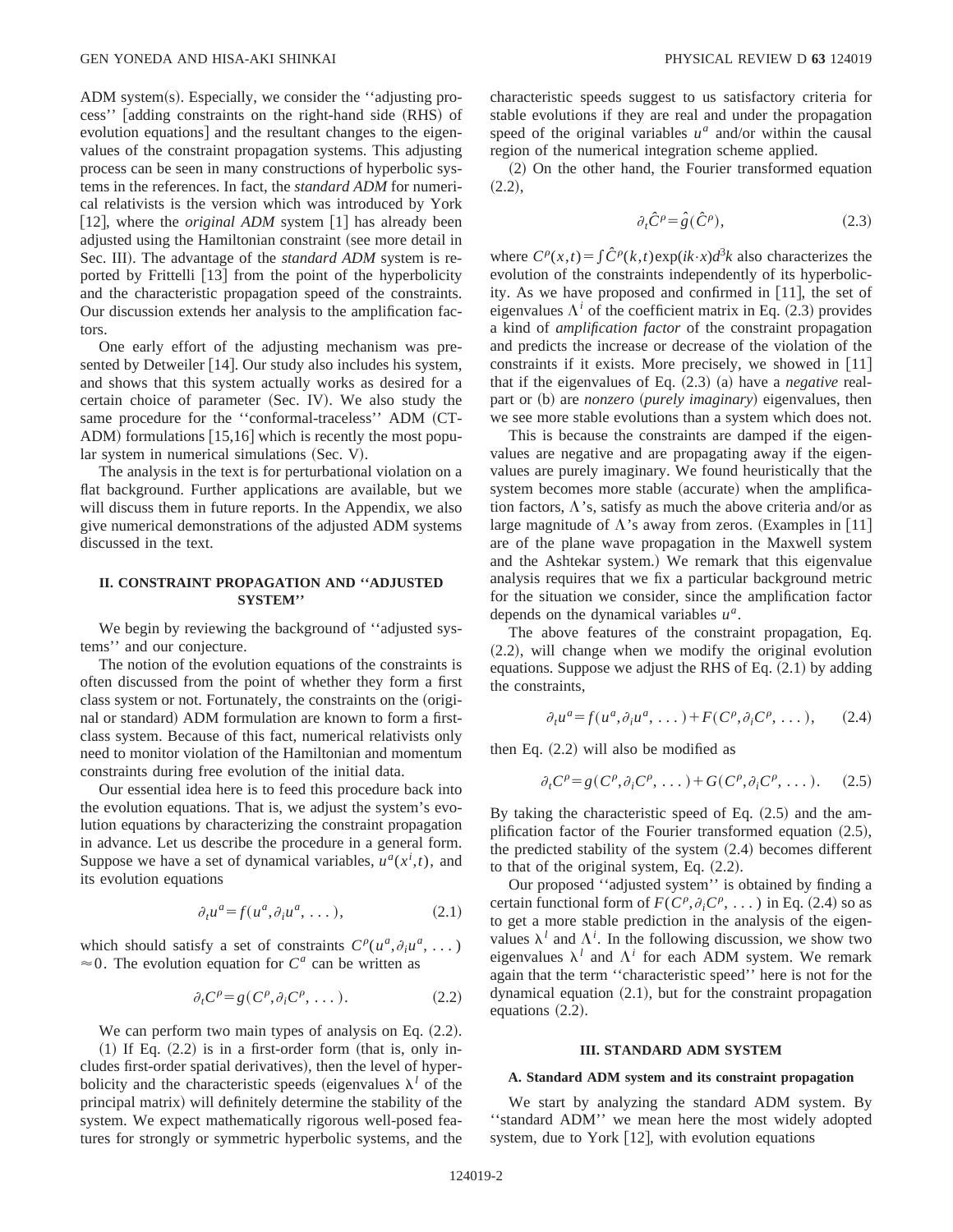CONSTRAINT PROPAGATION IN THE FAMILY OF ADM . . . PHYSICAL REVIEW D **63** 124019

$$
\partial_t \gamma_{ij} = -2 \alpha K_{ij} + \nabla_i \beta_j + \nabla_j \beta_i, \qquad (3.1)
$$

$$
\partial_t K_{ij} = \alpha R_{ij}^{(3)} + \alpha K K_{ij} - 2 \alpha K_{ik} K^k{}_j - \nabla_i \nabla_j \alpha
$$
  
+ 
$$
(\nabla_i \beta^k) K_{kj} + (\nabla_j \beta^k) K_{ki} + \beta^k \nabla_k K_{ij},
$$
 (3.2)

and constraint equations

$$
\mathcal{H} := R^{(3)} + K^2 - K_{ij} K^{ij},\tag{3.3}
$$

$$
\mathcal{M}_i := \nabla_j K^j - \nabla_i K,\tag{3.4}
$$

where  $(\gamma_{ii}, K_{ii})$  are the induced three-metric and the extrinsic curvature,  $(\alpha, \beta_i)$  are the lapse function and the shift covector,  $\nabla_i$  is the covariant derivative adapted to  $\gamma_{ii}$ , and  $R_{ij}^{(3)}$  is the three Ricci tensor.

The constraint propagation equations, which are the time evolution equations of the Hamiltonian constraint  $(3.3)$  and the momentum constraints  $(3.4)$ , can be written as

$$
\partial_t \mathcal{H} = \beta^j (\partial_j \mathcal{H}) - 2 \alpha \gamma^{ij} (\partial_i \mathcal{M}_j) + 2 \alpha K \mathcal{H} + \alpha (\partial_l \gamma_{mk})
$$
  
 
$$
\times (2 \gamma^{ml} \gamma^{kj} - \gamma^{mk} \gamma^{lj}) \mathcal{M}_j - 4 \gamma^{ij} (\partial_j \alpha) \mathcal{M}_i, \quad (3.5)
$$

$$
\partial_t \mathcal{M}_i = -(1/2) \alpha (\partial_i \mathcal{H}) + \beta^j (\partial_j \mathcal{M}_i) + \alpha K \mathcal{M}_i - (\partial_i \alpha) \mathcal{H}
$$

$$
- \beta^k \gamma^{jl} (\partial_i \gamma_{lk}) \mathcal{M}_j + (\partial_i \beta_k) \gamma^{kj} \mathcal{M}_j. \tag{3.6}
$$

The simplest derivation of Eqs.  $(3.5)$  and  $(3.6)$  is by using the Bianchi identity, which can be seen in Frittelli  $[13]$ . [Note that *C* in [13] is half our  $H$ , and we have corrected typos in Eq.  $(11)$  in  $[13].$ 

The characteristic part of Eqs.  $(3.5)$  and  $(3.6)$  can be extracted as

$$
\partial_t \begin{pmatrix} \mathcal{H} \\ \mathcal{M}_i \end{pmatrix} \simeq \begin{pmatrix} \beta^l & -2 \alpha \gamma^{il} \\ -(1/2) \alpha \delta_i^l & \beta^l \delta^i_i \end{pmatrix} \partial_l \begin{pmatrix} \mathcal{H} \\ \mathcal{M}_j \end{pmatrix} =: P^l \partial_l \begin{pmatrix} \mathcal{H} \\ \mathcal{M}_j \end{pmatrix},
$$
\n(3.7)

which indicates that the characteristic speeds (eigenvalues of the characteristic matrix, *P<sup>l</sup>* ) are

$$
\lambda^{l} = (\beta^{l}, \beta^{l}, \beta^{l} \pm \alpha \sqrt{\gamma^{l l}}) \quad \text{(no sum over } l\text{)}.
$$
 (3.8)

Since rank $(P^{l} - \beta^{l}) = 2$ , the matrix *P*<sup>*l*</sup> is diagonalizable, but not the symmetric.

Simply by inserting  $(1/2)$  in front of H above, we obtain

$$
\partial_t \begin{pmatrix} \mathcal{H}/2 \\ \mathcal{M}_i \end{pmatrix} \simeq \begin{pmatrix} \beta^l & -\alpha \gamma^{il} \\ -\alpha \delta_i^l & \beta^l \delta^j_i \end{pmatrix} \partial_l \begin{pmatrix} \mathcal{H}/2 \\ \mathcal{M}_j \end{pmatrix};\tag{3.9}
$$

the characteristic matrix becomes symmetric (with the same eigenvalues). This is a feature of the standard ADM system that was pointed out by Frittelli. (Actually  $H/2$  is the form originally given by the Lagrangian formulation.!

### **B. Amplification factors on the Minkowskii background**

As a first example, we consider the perturbation of Minkowskii spacetime:  $\alpha = 1$ ,  $\beta^i = 0$ ,  $\gamma_{ij} = \delta_{ij}$ . By taking the linear order contribution, Eqs.  $(3.5)$  and  $(3.6)$  are reduced to

$$
\partial_t \begin{pmatrix} (1)\hat{\mathcal{H}} \\ (1)\hat{\mathcal{M}}_i \end{pmatrix} = \begin{pmatrix} 0 & -2ik_j \\ -(1/2)ik_i & 0 \end{pmatrix} \begin{pmatrix} (1)\hat{\mathcal{H}} \\ (1)\hat{\mathcal{M}}_j \end{pmatrix}
$$
 (3.10)

in Fourier components. The eigenvalues of the coefficient matrix of Eq.  $(3.10)$ , which we call *amplification factors*, become

$$
\Lambda^l = (0, 0, \pm i\sqrt{k^2}),\tag{3.11}
$$

where  $k^2 = k_x^2 + k_y^2 + k_z^2$ . These factors will be compared with others later, but we note that the real parts of all the amplification factors are zero.

#### **IV. ADJUSTED ADM SYSTEMS**

### **A. Adjustments**

Generally, we can write the adjustment terms to Eqs.  $(3.1)$ and  $(3.2)$  using Eqs.  $(3.3)$  and  $(3.4)$  by the following combinations (using up to the first derivative of constraints):

adjustment term of  $\partial_t \gamma_{ii}$ :

$$
+P_{ij}\mathcal{H}+Q_{ij}^k\mathcal{M}_k+p_{ij}^k(D_k\mathcal{H})+q_{ij}^{kl}(D_k\mathcal{M}_l),\qquad(4.1)
$$

adjustment term of  $\partial_t K_{ij}$ :

$$
+R_{ij}\mathcal{H}+S_{ij}^k\mathcal{M}_k+r_{ij}^k(D_k\mathcal{H})+s_{ij}^k(D_k\mathcal{M}_l),\qquad(4.2)
$$

where  $P$ , $Q$ , $R$ , $S$  and  $p$ , $q$ , $r$ , $s$  are multipliers (do not confuse  $R_{ij}$  with the three Ricci curvature that we write as  $R_{ij}^{(3)}$ ). Since this expression is too general, we mention some restricted cases below.

We remark that our starting system, Eqs.  $(3.1)$  and  $(3.2)$ , is the *standard ADM* system for numerical relativists introduced by York [12]. This expression can be obtained from the originally formulated canonical expression by  $ADM$  [1], but in that process the Hamiltonian constraint equation is used to eliminate the three-dimensional Ricci scalar. Therefore the *standard ADM* system is already adjusted from the *original ADM* system. We start our comparison with this point.

#### **B. Original ADM vs standard ADM**

Frittelli's adjustment analysis [13] can be written in terms of Eqs.  $(4.1)$  and  $(4.2)$ , as

$$
R_{ij} = (1/4)(\mu - 1)\alpha \gamma_{ij}, \qquad (4.3)
$$

where  $\mu$  is a constant and set other multipliers in Eqs. (4.1) and (4.2) to zero. Here  $\mu=1$  corresponds to the standard ADM system (no adjustment, since  $R_{ij}=0$ ) and  $\mu=0$  to the original ADM system (without any adjustment to the canonical formulation by the ADM system).

Keeping the multiplier  $(4.3)$  in mind, we here discuss the case of nonzero  $R_{ij}$ ,  $S_{ij}^k$  (all other multipliers being zero). The constraint propagation equations become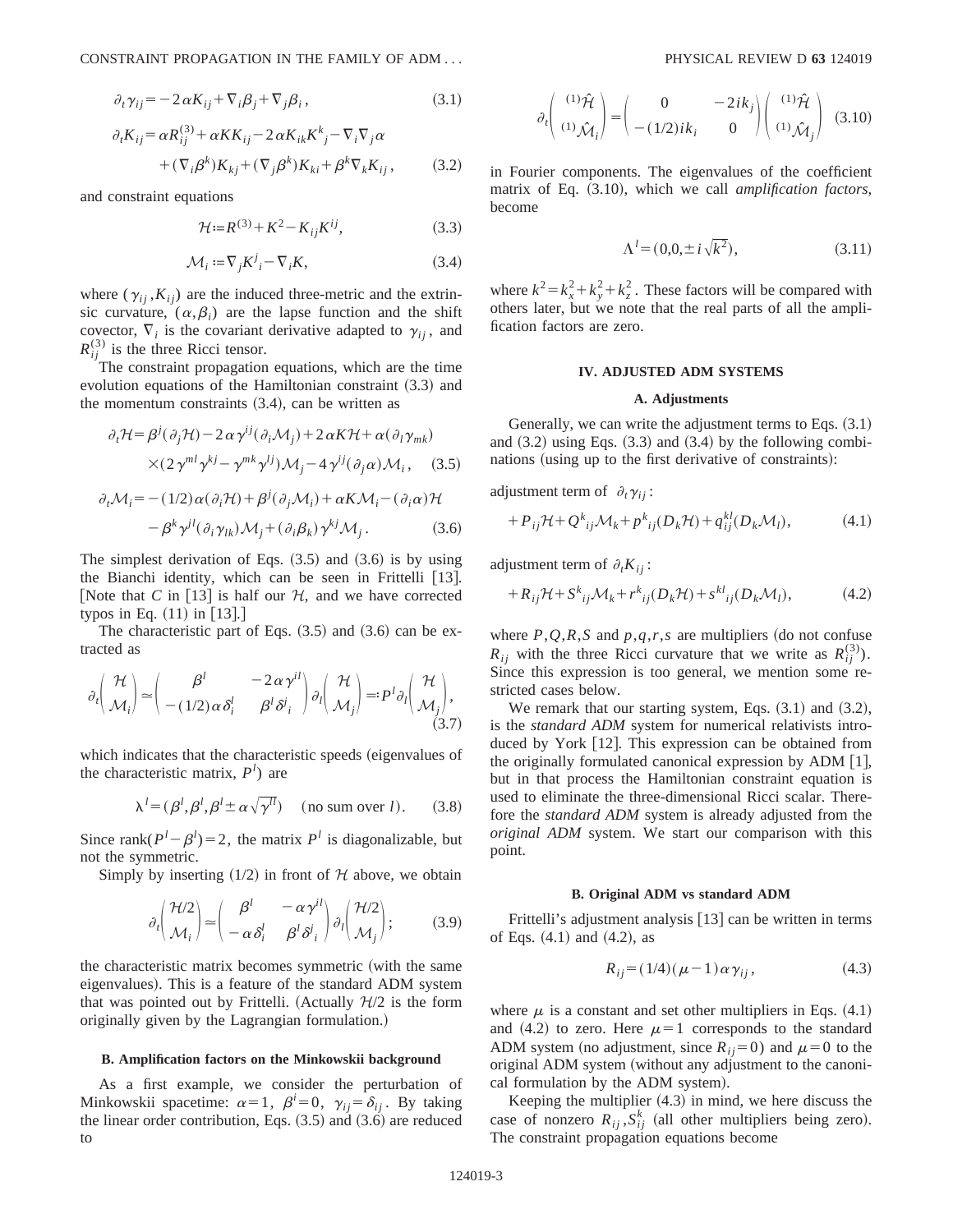$$
\partial_t \mathcal{H} = \beta^j (\partial_j \mathcal{H}) - 2 \alpha \gamma^{ij} (\partial_i \mathcal{M}_j) + 2 \alpha K \mathcal{H} + \alpha (\partial_l \gamma_{mk}) (2 \gamma^{ml} \gamma^{kj} - \gamma^{mk} \gamma^{lj}) \mathcal{M}_j - 4 \gamma^{ij} (\partial_j \alpha) \mathcal{M}_i + 2KR \mathcal{H} - 2K^{ij} R_{ij} \mathcal{H} + 2K \gamma^{ij} S^k_{ij} \mathcal{M}_k - 2K^{ij} S^k_{ij} \mathcal{M}_k,
$$
\n(4.4)

$$
\partial_t \mathcal{M}_i = -(1/2) \alpha (\partial_i \mathcal{H}) + \beta^j (\partial_j \mathcal{M}_i) + \alpha K \mathcal{M}_i - (\partial_i \alpha) \mathcal{H} - \beta^k \gamma^{jl} (\partial_i \gamma_{lk}) \mathcal{M}_j + (\partial_i \beta_k) \gamma^{kj} \mathcal{M}_j + \gamma^{kj} (\partial_j R_{ki}) \mathcal{H} - \gamma^{jk} (\partial_i R_{jk}) \mathcal{H}
$$
  
+  $R_i^j (\partial_j \mathcal{H}) - R_{jk} \gamma^{jk} (\partial_i \mathcal{H}) + \gamma^{lj} (\partial_j S_{li}^k) \mathcal{M}_k - \gamma^{jl} (\partial_i S_{jl}^k) \mathcal{M}_k + S_i^{kj} (\partial_j \mathcal{M}_k) - \gamma^{jl} S_{jl}^k (\partial_i \mathcal{M}_k) + (\partial_j \gamma^{kj}) R_{ki} \mathcal{H}$   
+  $\Gamma_j^j P_{kj}^k \mathcal{H} - \Gamma_k^k P_{jl}^j \mathcal{H} - (\partial_i \gamma^{jk}) P_{kj} \mathcal{H} + (\partial_i \gamma^{lj}) S_k^k M_{kj} + \Gamma_j^j S_k^k M_{kj} - \Gamma_k^l S_k^k M_{kj} - (\partial_i \gamma^{jl}) S_k^k M_{kj}$  (4.5)

$$
+\Gamma_{jk}^{j}R_{i}^{k}\mathcal{H}-\Gamma_{ji}^{k}R_{k}^{j}\mathcal{H}-(\partial_{i}\gamma^{jk})R_{jk}\mathcal{H}+(\partial_{j}\gamma^{lj})S_{li}^{k}\mathcal{M}_{k}+\Gamma_{ji}^{j}S_{i}^{kl}\mathcal{M}_{k}-\Gamma_{ji}^{l}S_{l}^{kj}\mathcal{M}_{k}-(\partial_{i}\gamma^{jl})S_{jl}^{k}\mathcal{M}_{k};
$$
\n(4.5)

that is, Eqs.  $(4.4)$  and  $(4.5)$  form a first-order system. The principal part can be written as

$$
\partial_{t}\left(\frac{\mathcal{H}}{\mathcal{M}_{i}}\right) \simeq \left(\frac{\beta^{l}}{-\left(1/2\right)\alpha\delta_{i}^{l} + R_{i}^{l} - \delta_{i}^{l}R_{km}\gamma^{km} \beta^{l}\delta_{i}^{j} + S_{i}^{jl} - \gamma^{mk}\delta_{i}^{l}S_{mk}^{j}}\right)\partial_{l}\left(\frac{\mathcal{H}}{\mathcal{M}_{j}}\right).
$$
\n(4.6)

The general discussion of the hyperbolicity and characteristic speed of the system  $(4.6)$  is hard, so hereafter we restrict ourselves to the case

$$
R_{ij} = \kappa_1 \alpha \gamma_{ij}, \quad S_{ij}^k = \kappa_2 \beta^k \gamma_{ij}, \tag{4.7}
$$

where we recover Eq. (4.3) by choosing  $\kappa_1 = (\mu - 1)/4$  and  $\kappa_2=0$ . The eigenvalues of Eq. (4.6) then become

$$
\lambda^{l} = (\beta^{l}, \beta^{l}, (1 - \kappa_{2})\beta^{l}
$$
  

$$
\pm \sqrt{\alpha^{2} \gamma^{l l} (1 + 4\kappa_{1}) + (\kappa_{2} \beta^{l})^{2}})
$$
 (no sum over l) (4.8)

and the hyperbolicity of Eq.  $(4.6)$  can be classified as  $(i)$ symmetric hyperbolic when  $\kappa_1 = 3/2$  and  $\kappa_2 = 0$ , (ii) strongly hyperbolic when  $\alpha^2 \gamma^{l} (1 + 4\kappa_1) + \kappa_2^2 (\beta^l)^2 > 0$  where  $\kappa_1 \neq$  $-1/4$ , and (iii) weakly hyperbolic when  $\alpha^2 \gamma^{ll}(1+4\kappa_1)$  $+\kappa_2^2(\beta^l)^2\!\geq 0.$ 

For the case of Eq.  $(4.7)$  on a Minkowskii background metric, the linear order terms of the constraint propagation equations become

$$
\partial_l \begin{pmatrix} (1)\hat{\mathcal{H}} \\ (1)\hat{\mathcal{M}}_i \end{pmatrix} = \begin{pmatrix} 0 & -2ik_j \\ -(1/2)(1+4\kappa_1)ik_i & 0 \end{pmatrix} \begin{pmatrix} (1)\hat{\mathcal{H}} \\ (1)\hat{\mathcal{M}}_j \end{pmatrix}
$$
(4.9)

whose Fourier transform gives the eigenvalues

$$
\Lambda^{l} = (0, 0, \pm \sqrt{-k^2 (1 + 4 \kappa_1)}).
$$
 (4.10)

That is (two zeros, two purely imaginary) for the standard ADM system and (four zeros) for the original ADM system. Therefore, according to our conjecture, the standard ADM system is expected to have better stability than the original ADM system.

### **C. Detweiler's system**

## *1. Detweiler's system and its constraint amplification*

Detweiler's modification to the ADM system  $[14]$  can be realized through one choice of the multipliers in Eqs.  $(4.1)$ and  $(4.2)$ . He found that with a particular combination the evolution of the energy norm of the constraints,  $\mathcal{H}^2 + \mathcal{M}^2$ , can be negative definite when we apply the maximal slicing condition  $K=0$ . (We will comment more on his criteria in Sec. IV  $C$  2.) His adjustment can be written in our notation in Eqs.  $(4.1)$  and  $(4.2)$  as

$$
P_{ij} = -L\alpha^3 \gamma_{ij},\tag{4.11}
$$

$$
R_{ij} = L\alpha^3 (K_{ij} - (1/3)K\gamma_{ij}),
$$
\n(4.12)

$$
S_{ij}^k = L\alpha^2 [3(\partial_{(i}\alpha)\delta_{j)}^k - (\partial_l\alpha)\gamma_{ij}\gamma^{kl}], \qquad (4.13)
$$

$$
s_{ij}^{kl} = L\alpha^3 \left[ \delta_{(i}^k \delta_{j)}^l - (1/3) \gamma_{ij} \gamma^{kl} \right],
$$
 (4.14)

everything else zero, where *L* is a constant. Detweiler's adjustment, Eqs.  $(4.12)$ – $(4.14)$ , does not put the constraint propagation equation in first-order form, so we cannot discuss hyperbolicity or the characteristic speed of the constraints.

For the Minkowskii background spacetime, the adjusted constraint propagation equations with above choice of multiplier become

$$
\partial_l \begin{pmatrix} (1)\hat{\mathcal{H}} \\ (1)\hat{\mathcal{M}}_i \end{pmatrix} = \begin{pmatrix} -2Lk^2 & -2ik_j \\ -(1/2)ik_i & -(L/2)k^2\delta_i^j - (L/6)k_ik_j \end{pmatrix}
$$

$$
\times \begin{pmatrix} (1)\hat{\mathcal{H}} \\ (1)\hat{\mathcal{M}}_j \end{pmatrix} .
$$
(4.15)

The eigenvalues of the Fourier transform are

$$
\Lambda^{l} = (-(L/2)k^{2}, -(L/2)k^{2}, -(4L/3)k^{2}
$$
  

$$
\pm \sqrt{k^{2}[-1+(4/9)L^{2}k^{2}]}).
$$
 (4.16)

This indicates negative real eigenvalues if we choose small positive *L*.

We confirmed numerically, using perturbation on Minkowskii spacetime, that Detweiler's system presents better accuracy than the standard ADM system, but only for small positive *L*. See the Appendix.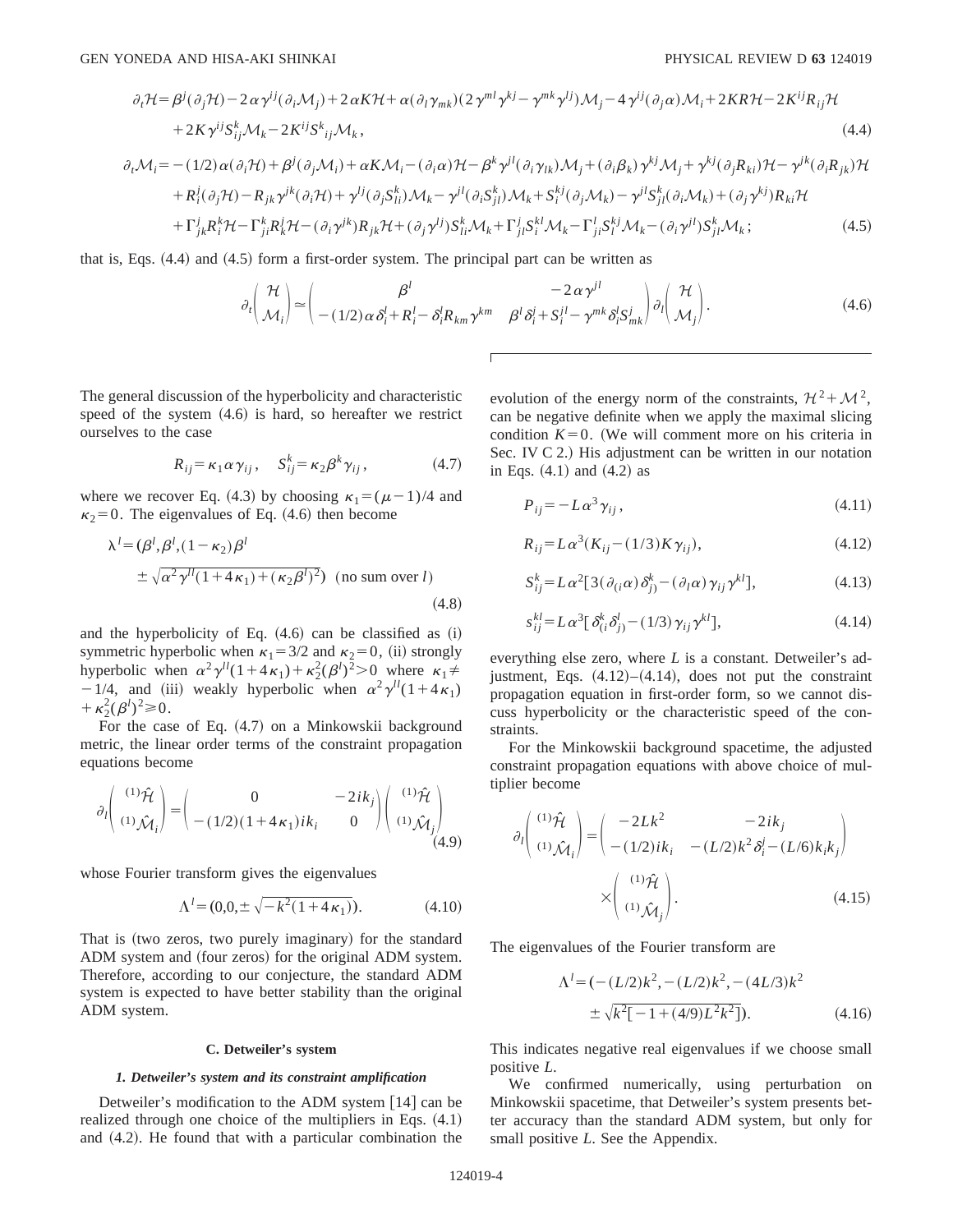#### *2. Differences with Detweiler's requirement*

We comment here on the differences between Detweiler's criteria for stable evolution and ours.

Detweiler calculated the  $L2$  norm of the constraints  $C<sub>o</sub>$ over the three-hypersurface and imposed the negative definiteness of its evolution:

Detweiler's criteria⇔ 
$$
\partial_t \int C_{\rho} C^{\rho} dV < 0
$$
, ∀ nonzero  $C_{\rho}$ , (4.17)

where  $C_{\rho}C^{\rho} =: G^{\rho\sigma}C_{\rho}C_{\sigma}$  and  $G_{\rho\sigma} = \text{diag}[1, \gamma_{ij}]$  for the pair of  $C_{\rho} = (\mathcal{H}, \mathcal{M}_i)$ .

Assuming the constraint propagation to be  $\partial_t \hat{C}_{\rho} = A_{\rho}^{\sigma} \hat{C}_{\sigma}$ in the Fourier components, the time derivative of the *L*2 norm can be written as

$$
\partial_t(\hat{C}_{\rho}\hat{C}^{\rho}) = (A^{\rho\sigma} + \bar{A}^{\sigma\rho} + \partial_t \bar{G}^{\rho\sigma})\hat{C}_{\rho}\bar{\hat{C}}_{\sigma}.
$$
 (4.18)

Together with the fact that the *L*2 norm is preserved by Fourier transform, we can say, for the case of a *static* background metric,

Detweiler's criteria⇔eigenvalues

of 
$$
(A + A^{\dagger})
$$
 are all negative  $\forall k$ . (4.19)

On the other hand,

our criteria
$$
\Leftrightarrow
$$
 eigenvalues of *A* are all negative  $\forall k$ .  
(4.20)

Therefore for the case of a static background, Detweiler's criterion is stronger than ours. For example, the matrix

$$
A = \begin{pmatrix} -1 & a \\ 0 & -1 \end{pmatrix}
$$
 where *a* is constant, (4.21)

for the evolution system  $(\hat{C}_1, \hat{C}_2)$ , satisfies our criterion but not Detweiler's when  $|a| \ge \sqrt{2}$ . This matrix, however, gives asymptotical decay for  $(\hat{C}_1, \hat{C}_2)$ . Therefore we may say that Detweiler requires monotonic decay of the constraints, while we assume only asymptotical decay.

We remark that Detweiler's truncations on higher-order terms in the *C* norm corresponds to our perturbational analysis; both are based on the idea that the deviations from the constraint surface (the errors expressed as a nonzero constraint value) are initially small.

## **D. Another possible adjustment**

#### *1. Simplified Detweiler system*

Similar to Detweiler's equation  $(4.11)$ , we next consider only the adjustment

$$
P_{ij} = \kappa_0 \alpha \gamma_{ij}, \qquad (4.22)
$$

all other multipliers being zero in Eqs.  $(4.1)$  and  $(4.2)$ .

On the Minkowskii background, the Fourier components of the constraint propagation equation can be written as

$$
\partial_t \begin{pmatrix} (1)\hat{\mathcal{H}} \\ (1)\hat{\mathcal{M}}_i \end{pmatrix} = \begin{pmatrix} 2\kappa_0 k^2 & -2ik_j \\ -(1/2)ik_i & 0 \end{pmatrix} \begin{pmatrix} (1)\hat{\mathcal{H}} \\ (1)\hat{\mathcal{M}}_j \end{pmatrix},
$$
\n(4.23)

and the eigenvalues of the coefficient matrix are

$$
\Lambda^{l} = (0, 0, \kappa_0 k^2 \pm \sqrt{k^2(-1 + \kappa_0^2 k^2)}). \tag{4.24}
$$

That is, the amplification factors become  $(0, 0,$  two negative real values) for the choice of relatively small negative  $\kappa_0$ .

We also confirmed that this system works as desired. We give a numerical example in the Appendix.

#### *2. Adjusting the Hamiltonian constraint system*

Our final example is a combination of the one in Sec. IV B and that above, that is,

$$
P_{ij} = \kappa_0 \alpha \gamma_{ij}, \qquad (4.25)
$$

$$
R_{ij} = \kappa_1 \alpha \gamma_{ij}, \qquad (4.26)
$$

all other multipliers being zero in Eqs.  $(4.1)$  and  $(4.2)$ . Similar to the previous one, the Fourier-transformed constraint propagation equation is

$$
\partial_t \begin{pmatrix} (1)\hat{\mathcal{H}} \\ (1)\hat{\mathcal{M}}_i \end{pmatrix} = \begin{pmatrix} 2\kappa_0 k^2 & -2ik_i \\ -(1/2)ik_i - 2\kappa_1 ik_i & 0 \end{pmatrix} \begin{pmatrix} (1)\hat{\mathcal{H}} \\ (1)\hat{\mathcal{M}}_i \end{pmatrix},
$$
\n(4.27)

which gives the eigenvalues

$$
\Lambda^{l} = (0, 0, \kappa_0 k^2 \pm \sqrt{k^2(-1 + \kappa_0 k^2 - 4\kappa_1)}).
$$
 (4.28)

We can expect a similar asymptotical stable evolution by choosing  $\kappa_0$  and  $\kappa_1$ , so as to make the eigenvalues  $(0, 0,$  two negative real values).

### **V. CONFORMAL-TRACELESS ADM SYSTEMS**

The so-called ''conformally decoupled traceless ADM formulation'' was first developed by the Kyoto group  $|15|$ . After the rediscovery that this formulation is more stable than the standard ADM formula by Baumgarte and Shapiro [16], several groups began to use the CT-ADM formulation for their numerical codes and reported an advantage in stability  $[17,18]$ . Along with this conformal decomposition, several hyperbolic formulations have also been proposed  $[19–21]$ , but they have not yet been applied to numerical simulations.

However, it is not yet clear why the CT-ADM formulation gives better stability than the ADM formulation. The Potsdam group  $[22]$  found that the eigenvalues of the CT-ADM *evolution equations* have fewer ''zero eigenvalues'' than those of the ADM system, and they conjectured that instability can be caused by ''zero eigenvalues'' that violate the "gauge mode." Miller [23] applied von Neumann's stability analysis to plane wave propagation and reported that the CT-ADM formulation has a wider range of parameters that give us stable evolution. These studies provide support for the CT-ADM formulation in some sense, but on the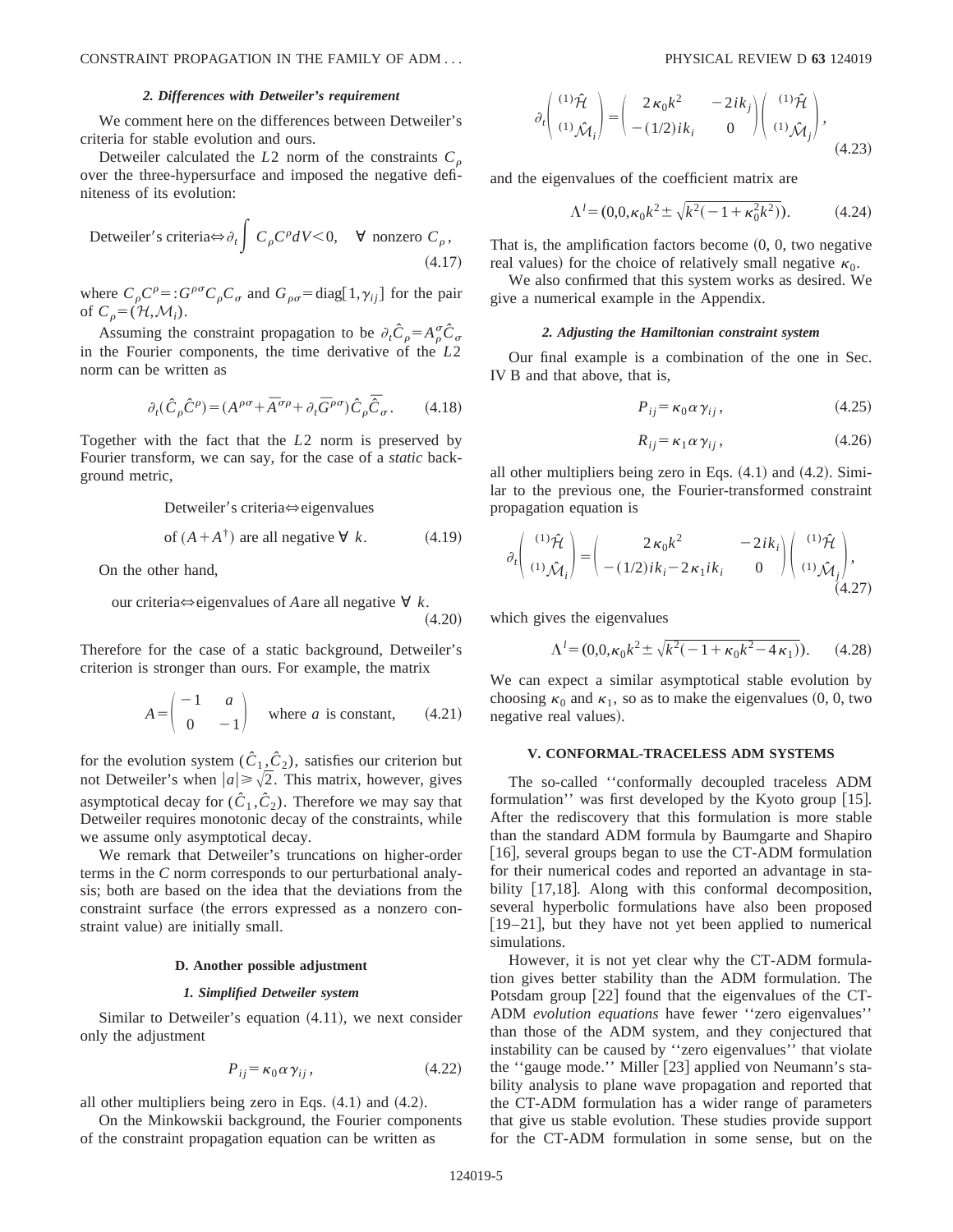other hand, it is also shown that an example of an ill-posed solution in the CT-ADM formulation exists (as well in the ADM formulation)  $[24]$ .

Here, we apply our constraint propagation analysis to this CT-ADM system.

## **A. CT-ADM equations**

Since one reported feature of the CT-ADM formulation is the use of the momentum constraint on the RHS of the evolution equations  $[22]$ , we here present the set of CT-ADM equations carefully for such a replacement of the constraint terms.

The widely used notation  $[15,16]$  is to use the variables  $(\phi, \tilde{\gamma}_{ij}, K, \tilde{A}_{ij}, \tilde{\Gamma}^i)$  instead of the standard ADM variables  $(\gamma_{ij}, K_{ij})$ , where

$$
\widetilde{\gamma}_{ij} = e^{-4\phi} \gamma_{ij},\tag{5.1}
$$

$$
\tilde{A}_{ij} = e^{-4\phi} (K_{ij} - (1/3) \gamma_{ij} K), \qquad (5.2)
$$

$$
\tilde{\Gamma}^i = \tilde{\Gamma}^i_{jk} \tilde{\gamma}^{jk},\tag{5.3}
$$

and we impose  $\det \tilde{\gamma}_{ij} = 1$  during the evolutions. The set of evolution equations becomes

$$
(\partial_t - \mathcal{L}_\beta)\phi = (-1/6)\,\alpha K,\tag{5.4}
$$

$$
(\partial_t - \mathcal{L}_\beta) \tilde{\gamma}_{ij} = -2 \alpha \tilde{A}_{ij},\qquad(5.5)
$$

$$
(\partial_t - \mathcal{L}_\beta) K = \alpha (1 - \kappa_1) R^{(3)} + \alpha (1 - \kappa_1) K^2 + \alpha \kappa_1 \tilde{A}_{ij} \tilde{A}^{ij}
$$

$$
+ (1/3) \alpha \kappa_1 K^2 - \gamma^{ij} (\nabla_i \nabla_j \alpha), \qquad (5.6)
$$

$$
(\partial_t - \mathcal{L}_{\beta})\tilde{A}_{ij} = -e^{-4\phi} (\nabla_i \nabla_j \alpha)^{TF} + e^{-4\phi} \alpha R_{ij}^{(3)}
$$

$$
-e^{-4\phi} \alpha (1/3) \gamma_{ij} (1 - \kappa_3) R^{(3)}
$$

$$
+ \alpha (K \tilde{A}_{ij} - 2\tilde{A}_{ik} \tilde{A}_{j}^{k}) + e^{-4\phi} \alpha (1/3) \gamma_{ij} \kappa_3
$$

$$
\times [-\tilde{A}_{kl} \tilde{A}^{kl} + (2/3) K^2], \qquad (5.7)
$$

$$
\partial_t \tilde{\Gamma}^i = -2(\partial_j \alpha) \tilde{A}^{ij} - (4/3) \kappa_2 \alpha (\partial_j K) \tilde{\gamma}^{ij}
$$
  
+  $12 \kappa_2 \alpha \tilde{A}^{ji} (\partial_j \phi) - 2 \alpha \tilde{A}^j_k (\partial_j \tilde{\gamma}^{ik})$   
 $- 2 \kappa_2 \alpha \tilde{\Gamma}^k_{ij} \tilde{A}^j_k \tilde{\gamma}^{il} - 2(1 - \kappa_2) \alpha (\partial_j \tilde{A}_{kl}) \tilde{\gamma}^{ik} \tilde{\gamma}^{jl}$   
+  $2 \alpha (1 - \kappa_2) \tilde{A}^i_j \tilde{\Gamma}^j - \partial_j (\beta^k \partial_k \tilde{\gamma}^{ij} - \tilde{\gamma}^{ki} (\partial_k \beta^i)$   
 $- \tilde{\gamma}^{ki} (\partial_k \beta^j) + (2/3) \tilde{\gamma}^{ij} (\partial_k \beta^k)),$  (5.8)

where  $\mathcal{L}_{\beta}$  is the Lie derivative along the shift vector  $\beta^i$ , and  $R^{(3)}$  is the three-metric scalar curvature. Here we introduced parameters  $\kappa$  which show where we replace the terms with constraints. For example  $(\kappa_1, \kappa_2, \kappa_3)=(0,0,0)$  is the case of no replacement [the standard ADM equations expressed using Eqs.  $(5.1)$ – $(5.3)$ ], while Baumgarte and Shapiro [16] use  $(\kappa_1, \kappa_2, \kappa_3) = (1,1,0).$ 

The constraint equations in the CT-ADM system can be expressed as

$$
\mathcal{H} = e^{-4\phi} \tilde{R}^{(3)} - 8e^{-4\phi} \tilde{\gamma}^{ij} (\partial_i \partial_j \phi) - 8e^{-4\phi} \tilde{\gamma}^{ij} (\partial_i \phi) (\partial_j \phi)
$$

$$
+ 8e^{-4\phi} (\partial_i \phi) \tilde{\Gamma}^i + (2/3)K^2 - \tilde{A}_{ij} \tilde{A}^{ij}, \qquad (5.9)
$$

$$
\mathcal{M}_i = (\partial_j \widetilde{A}_{ki}) \widetilde{\gamma}^{kj} - (2/3)(\partial_i K) - \widetilde{A}_{ji} \widetilde{\Gamma}^j + 6(\partial_j \phi) \widetilde{A}_i^j - \widetilde{\Gamma}_{ji}^k \widetilde{A}_k^j, \tag{5.10}
$$

$$
\mathcal{G}^i = \tilde{\Gamma}^i + \partial_j \tilde{\gamma}^{ji}.\tag{5.11}
$$

Here  $H, M$  are the Hamiltonian and momentum constraints and the third one,  $G$ , is a consistency relation due to the algebraic definition of Eq.  $(5.3)$ .

## **B. Constraint propagation equations of the CT-ADM formulation**

Similar to the ADM cases, we here show the propagation equations for Eqs.  $(5.9)$ – $(5.11)$ . The expressions are given using Eqs.  $(3.5)$  and  $(3.6)$ , but we have to be careful to keep using the new variable  $\Gamma_i$  wherever it appears. Following [16], we express  $\widetilde{R}_{ij}^{(3)}$  as

$$
\widetilde{R}_{ij}^{(3)} = -(1/2)\widetilde{\gamma}^{lm}(\partial_l \partial_m \widetilde{\gamma}_{ij}) + (1/2)\widetilde{\gamma}_{ki}\partial_j \widetilde{\Gamma}^k + (1/2)\widetilde{\gamma}_{kj}\partial_i \widetilde{\Gamma}^k + (1/2)\widetilde{\Gamma}^k \widetilde{\Gamma}_{(ij)k} + \widetilde{\gamma}^{lm} \widetilde{\Gamma}_{li}^k \widetilde{\Gamma}_{jkm} + \widetilde{\gamma}^{lm} \widetilde{\Gamma}_{lj}^k \widetilde{\Gamma}_{ikm} + \widetilde{\gamma}^{lm} \widetilde{\Gamma}_{km}^k \widetilde{\Gamma}_{klj}.
$$
\n(5.12)

The constraint propagation equations, then, are obtained by straightforward calculations as

$$
\partial_t \mathcal{H} = \beta^j (\partial_j \mathcal{H}) - 2 \alpha e^{-4\phi} \widetilde{\gamma}^{ij} (\partial_i \mathcal{M}_j) + 2 \alpha K \mathcal{H} - 2 \alpha e^{-4\phi} (\partial_i \widetilde{\gamma}^{ij}) \mathcal{M}_j - 4 \alpha e^{-4\phi} (\partial_i \phi) \widetilde{\gamma}^{ij} \mathcal{M}_j - 4 e^{-4\phi} \widetilde{\gamma}^{ij} (\partial_j \alpha) \mathcal{M}_i + 2 \kappa_2 e^{-4\phi} (\partial_i \alpha) \widetilde{\gamma}^{ij} \mathcal{M}_j + 2 \kappa_2 e^{-4\phi} \alpha (\partial_i \widetilde{\gamma}^{ij}) \mathcal{M}_j + 2 \kappa_2 e^{-4\phi} \alpha \widetilde{\gamma}^{ij} (\partial_i \mathcal{M}_j) + 16 \kappa_2 \alpha e^{-4\phi} (\partial_i \phi) \widetilde{\gamma}^{ij} \mathcal{M}_j - (4/3) \kappa_1 \alpha K \mathcal{H},
$$
\n(5.13)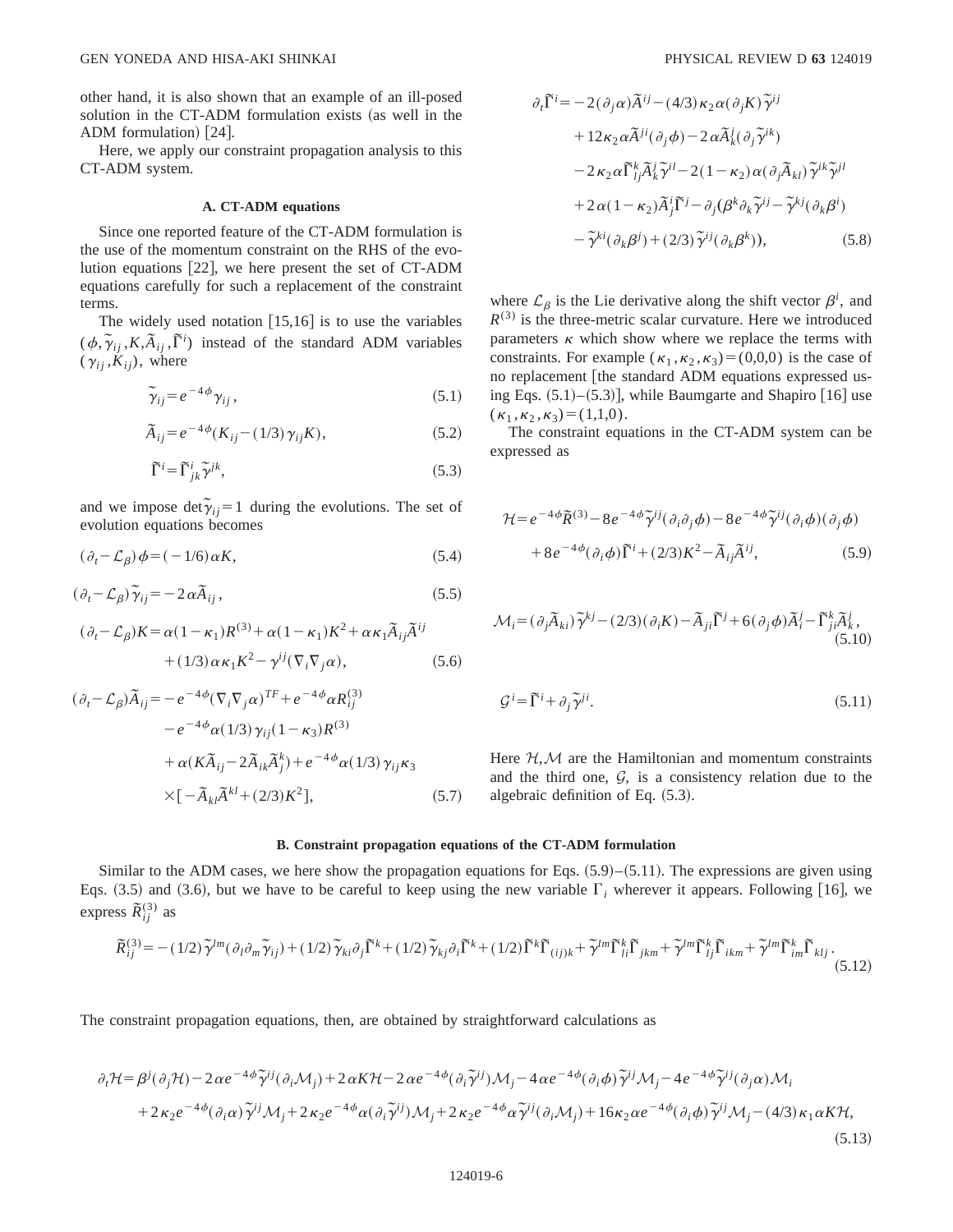$$
\partial_t \mathcal{M}_i = -(1/2) \alpha (\partial_i \mathcal{H}) + \beta^j (\partial_j \mathcal{M}_i) + \alpha K \mathcal{M}_i - (\partial_i \alpha) \mathcal{H} - 4 \beta^j (\partial_i \phi) \mathcal{M}_j + \beta^k \tilde{\gamma}^{jl} (\partial_i \tilde{\gamma}_{lk}) \mathcal{M}_j + (\partial_i \beta_k) e^{-4\phi} \tilde{\gamma}^{kj} \mathcal{M}_j
$$
  
+ (1/3)(2\kappa\_1 + \kappa\_3)(\partial\_i \alpha) \mathcal{H} + (1/3)(2\kappa\_1 + \kappa\_3) \alpha (\partial\_i \mathcal{H}) - 2\kappa\_2 \alpha \tilde{A}\_i^j \mathcal{M}\_j - (1/3)\kappa\_3 \alpha \mathcal{G}^j \tilde{\gamma}\_{ji} \mathcal{H} + 2\kappa\_3 \alpha (\partial\_i \phi) \mathcal{H}, \qquad (5.14)

$$
\partial_t \mathcal{G}^i = 2\tilde{A}_j^i \mathcal{G}^j + 2\kappa_2 \alpha \tilde{\gamma}^{ij} \mathcal{M}_j \,. \tag{5.15}
$$

These form a first-order system, and the characteristic part can be extracted as

$$
\partial_t \begin{pmatrix} \mathcal{H} \\ \mathcal{M}_i \\ \mathcal{G}^i \end{pmatrix} \cong \begin{pmatrix} \beta^l & 2(-1+\kappa_2)\alpha\gamma^{lj} & 0 \\ \left[ (2/3)\kappa_1 + (1/3)\kappa_3 - (1/2) \right] \alpha \delta_i^l & \beta^l \delta_i^i & 0 \\ 0 & 0 & 0 \end{pmatrix} \partial_l \begin{pmatrix} \mathcal{H} \\ \mathcal{M}_j \\ \mathcal{G}^j \end{pmatrix},
$$
(5.16)

whose characteristic speeds are

$$
\lambda^{l} = (0,0,0,\beta^{l},\beta^{l},\beta^{l} \pm \alpha \sqrt{\gamma^{l}(1-\kappa_{2})[1-(4/3)\kappa_{1}-(2/3)\kappa_{3}]}) \text{ (no sum over } l). \tag{5.17}
$$

By analyzing the reality of the eigenvalues, the diagonalizability of the characteristic matrix, and the possibility of a symmetric characteristic matrix, we can classify the hyperbolicity of the system  $(5.16)$  as

weakly hyperbolic 
$$
\Leftrightarrow
$$
  $(1 - \kappa_2)[1 - (4/3)\kappa_1 - (2/3)\kappa_3] \ge 0,$  (5.18)

strongly hyperbolic⇔ $(1-\kappa_2)$ =[1- $(4/3)\kappa_1$ - $(2/3)\kappa_3$ ]=0,

or 
$$
(1 - \kappa_2)[1 - (4/3)\kappa_1 - (2/3)\kappa_3] > 0,
$$
 (5.19)

symmetric hyperbolic 
$$
\Leftrightarrow
$$
  $(-1 + \kappa_2) = [1 - (4/3) \kappa_1 - (2/3) \kappa_3].$  (5.20)

That is, for the nonadjusted system  $(\kappa_1, \kappa_2, \kappa_3)=(0,0,0)$ , constraint propagation forms a strongly hyperbolic system, while the Baumgarte-Shapiro form gives only weak hyperbolicity. (We note that the first-order version of the CT-ADM system by Frittelli and Reula [20] has also well-posed constraint propagation equations.)

### **C. Amplification factors on a Minkowskii background**

For a Minkowskii background, the constraint propagation equations at linear order become

$$
\partial_t \begin{pmatrix} (1)\hat{\mathcal{H}} \\ (1)\hat{\mathcal{M}}_i \\ (1)\hat{\mathcal{G}}^i \end{pmatrix} = \begin{pmatrix} 0 & 2(\kappa_2 - 1)ik_j & 0 \\ [(2/3)\kappa_1 + (1/3)\kappa_3 - (1/2)]ik_i & 0 & 0 \\ 0 & 2\kappa_2 \delta^{ij} & 0 \end{pmatrix} \begin{pmatrix} (1)\hat{\mathcal{H}} \\ (1)\hat{\mathcal{M}}_j \\ (1)\hat{\mathcal{G}}^i \end{pmatrix} .
$$
 (5.21)

The constraint amplification factor becomes

$$
\Lambda^{l} = (0,0,0,0,0,\pm\sqrt{-k^{2}(1-\kappa_{2})[1-(4/3)\kappa_{1}-(2/3)\kappa_{3}]}).
$$
\n(5.22)

That is,  $\Lambda^l$  are either zero, purely imaginary, or  $\pm$  real numbers. For the nonadjusted system they are zero and purely imaginary [that is, the same as Eq.  $(3.11)$ ], while the Baumgarte-Shapiro form gives us all zero eigenvalues. Therefore, from our point of view, these two are not very different in their characterization of constraint propagation.

### **VI. CONCLUDING REMARKS**

We have reviewed ADM systems from the point of view of the adjustment of the dynamical equations by constraint terms. We have shown that characteristic speeds and amplification factors of the constraint propagation change due to their adjustments. We compared the equations for the ADM, adjusted ADM, and conformal traceless ADM (CT-ADM) systems, and tried to find a system that is robust for violation of the constraints, which we can call an ''asymptotically constrained'' system.

We conjectured that if the amplification factors (eigenvalues of the coefficient matrix of the Fourier-transformed constraint propagation equations) are negative or purely imaginary, then the system has better asymptotically constrained features than a system where they are not. According to our conjecture, the standard ADM system is expected to have better stability than the original ADM system (no growing mode in amplification factors). Detweiler's modified ADM system, which is one particular choice of adjustment, definitely has good properties in that there are no growing modes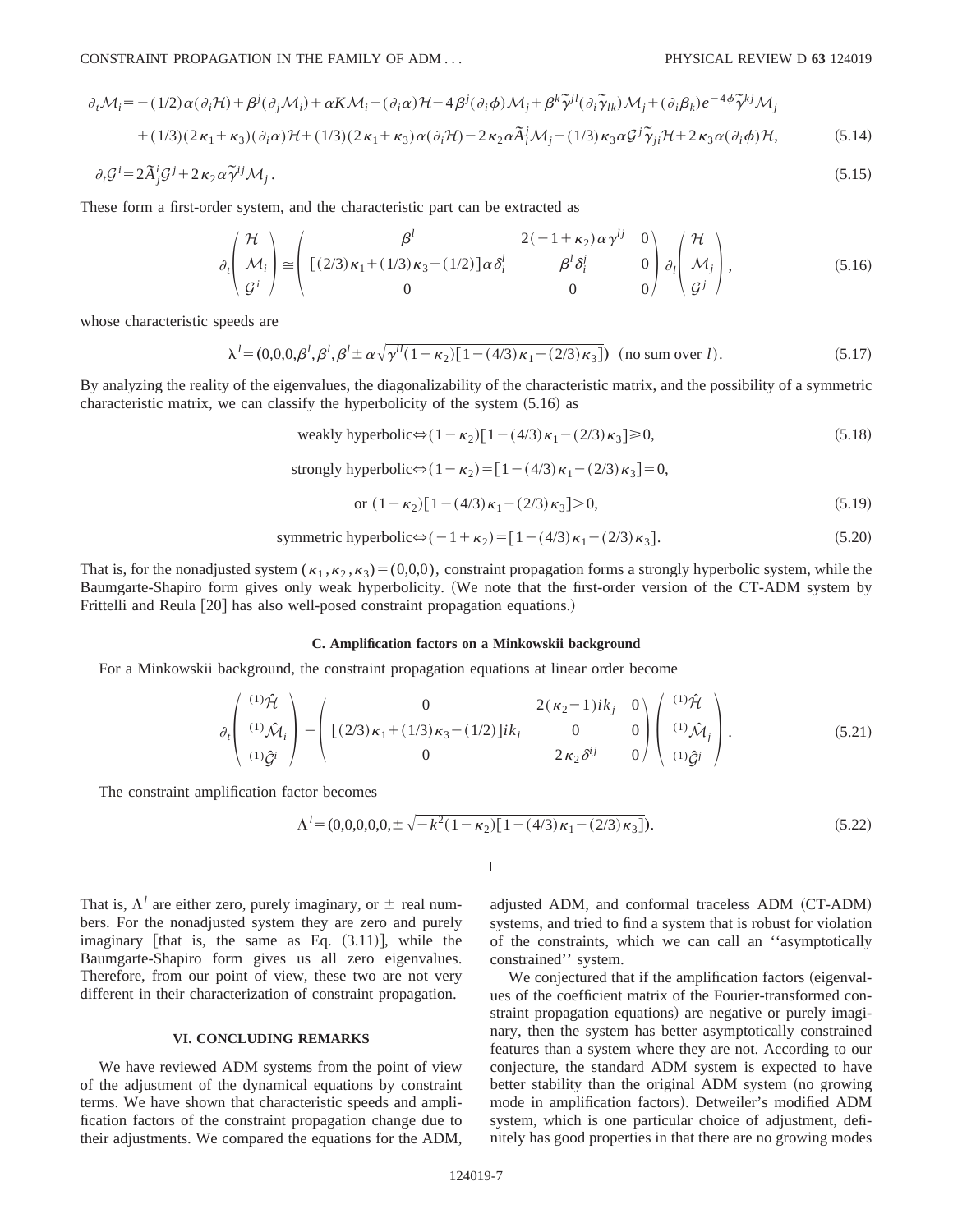

FIG. 1. Demonstration of the Detweiler's modified ADM system on Minkowskii background spacetime (the system of Sec. IV C). The *L*2 norm of the constraints is plotted as a function of time. Artificial error was added at  $t=0.25$ . Here *L* is the parameter used in Eqs.  $(4.12)$ – $(4.14)$ . We see that the evolution is asymptotically constrained for small  $L > 0$ .

in the amplification factors. We also showed that this can be obtained by a simpler choice of adjustment multipliers.

We also studied the CT-ADM system which is popular with numerical relativists nowadays. However, from our point of view, we do not see any particular advantages for the CT-ADM system over the standard ADM system.

The reader might ask why we can break the time-reversal invariant feature of the evolution equations by a particular



### Simplified Detweiler's adjustments on Minkowskii spacetime

FIG. 2. Demonstration of the simplified Detweiler's modified ADM system on Minkowskii background spacetime (the system of Sec. IV D 1). For comparison with Fig. 1, we set  $L=-\kappa_0$ , where  $\kappa_0$  is the parameter used in Eq. (4.22). We see the evolution is asymptotically constrained for small  $L > 0$ .

choice of adjusting multipliers against the fact that the ''Einstein equations'' are time-reversal invariant. This question can be answered by the following. If we take a time-reversal transformation  $(\partial_t \rightarrow -\partial_t)$ , the Hamiltonian constraint and the evolution equations of  $K_{ij}$  keep their signatures, while the momentum constraints and the evolution equations of  $\gamma_{ij}$ change their signatures. Therefore if we adjust the  $\gamma_{ii}$  equations using the Hamiltonian constraint and/or  $K_{ii}$  equations using the momentum constraints (supposing the multiplier has  $+$  parity), then we can break the time-reversal invariant feature of the ''ADM equations.'' In fact, the examples we obtained all obey this rule. The CT-ADM formulation keeps its signature against the adjustments we made, so that we cannot find any additional advantage from this analysis.

Considering the constraint propagation equations is a kind of substitutional approach for numerical integrations of the dynamical equations. However, this might be one of the main directions for our future research, as Friedrich and Nagy [25] impose a zero speed of the constraint propagation as the first principle when they considered the initial boundary value problem of the Einstein equations  $[26]$ .

We are now applying our discussion to more general spacetimes and trying to find guidelines for choosing appropriate gauge conditions from analysis of the constraint propagation equations. These efforts will be reported elsewhere  $[27]$ .

## **ACKNOWLEDGMENTS**

H.S. appreciates helpful comments by Pablo Laguna, Jorge Pullin, Manuel Tiglio, and the hospitality of the CGPG group. We also thank Steven Detweiler for communications. We thank Bernard Kelly for a careful reading of the manuscript. This work was supported in part by NSF grant PHY00-90091 and the Everly research funds of Penn State. H.S. was supported by the Japan Society for the Promotion of Science.

## **APPENDIX: NUMERICAL DEMONSTRATIONS OF ADJUSTED ADM SYSTEMS**

We here show two numerical demonstrations of the adjusted ADM systems that were discussed in Sec. IV C (Detweiler's modified ADM system) and Sec. IV D 1 (simplified version).

Detweiler's adjustment, Eqs.  $(4.12)–(4.14)$ , can be parametrized by a constant *L*, and our prediction from the amplification factor on the Minkowskii background is that this system will be asymptotically constrained for small positive *L*. Figure 1 is a demonstration of this system. We evolved Minkowskii spacetime numerically in a plane-symmetric spacetime and added artificial error in the middle of the evolution. Our numerical integration uses the Brailovskaya scheme, which was described in detail in our previous paper [6]. The code passes convergence tests and the plots are for 401 gridpoints in the range  $x=[0,10]$ , and we fix the time grid  $\Delta t = 0.2\Delta x$ . The error was introduced as a pinpoint kick, in the form of  $\Delta g_{yy} = 10^{-3}$  at  $x = 5.0$  and  $t = 0.25$ . We monitor how the *L*2 norm of the constraints  $(\mathcal{H}^2 + \mathcal{M}^2)$